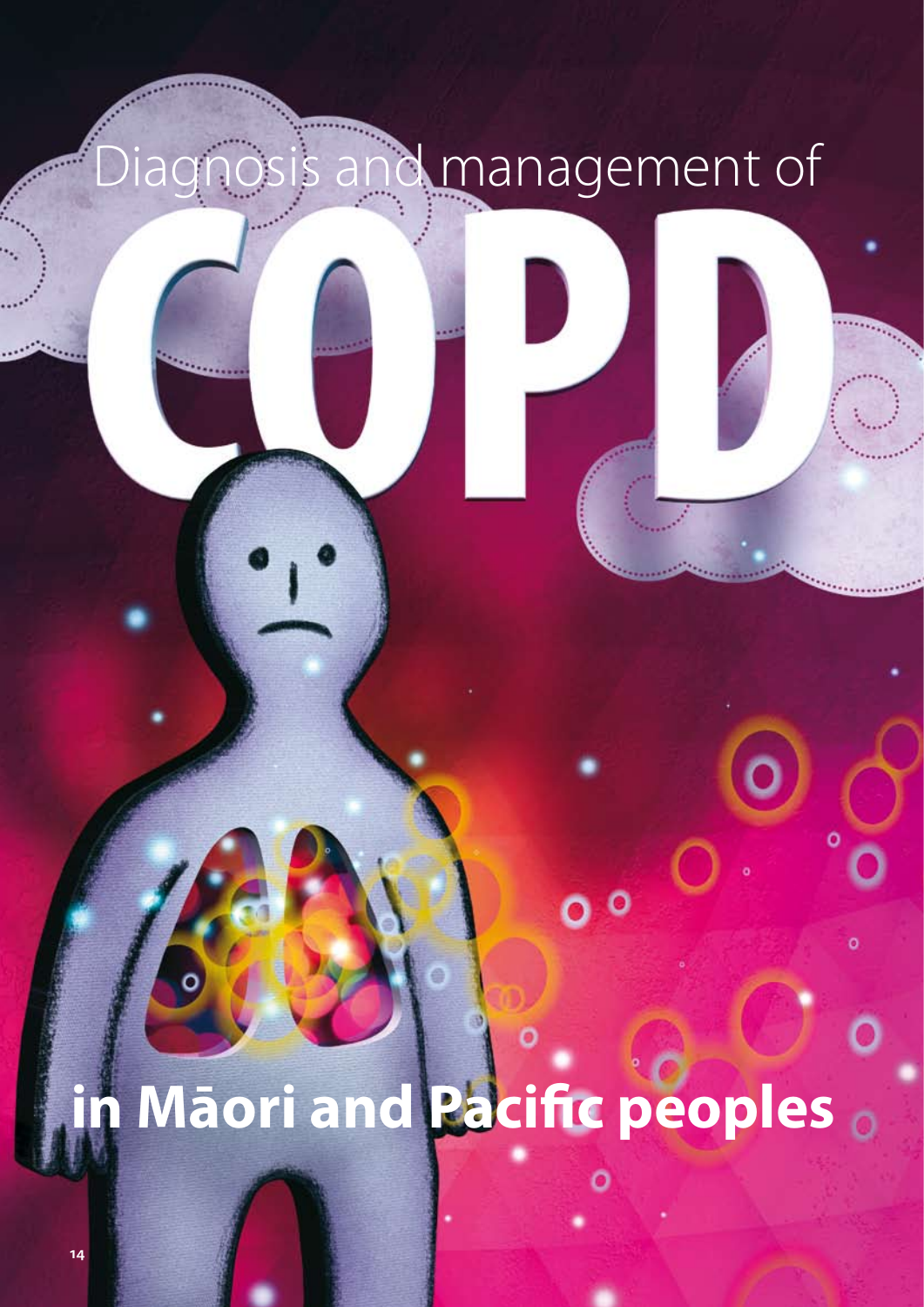*The health burden of Chronic Obstructive Pulmonary Disease (COPD) for Māori and Pacific peoples represents one of the most significant healthcare disparities in New Zealand. To reduce this gap it is recommended that practices adopt a tailored approach towards COPD management in Māori and Pacific peoples that focuses on community awareness, early diagnosis, smoking cessation and education for patients and their families.* 

# **The burden of COPD**

Chronic Obstructive Pulmonary Disease (COPD) is estimated to affect 15% of all New Zealanders aged over 45 years.<sup>1</sup> It is the fourth leading cause of death in New Zealand behind cancer, heart disease and stroke.<sup>1</sup> COPD is permanent, disabling and frequently progressive. Over 85% of cases of COPD are caused by inhalation of tobacco smoke.<sup>1</sup>

#### **COPD in Māori and Pacific peoples**

Amongst New Zealanders aged 50 – 64 years, Māori are approximately five times more likely to die from COPD-related causes than non-Māori and are affected by COPD up to 20 years earlier.2, 3 COPD is ranked as the third highest health priority for Pacific peoples in the Auckland DHB region.4

There is also evidence that COPD may be under-diagnosed in New Zealand, especially among Māori. In a study of 3500 randomly selected people aged over 25 years in the greater Wellington area, 736 people were referred for pulmonary testing. Overall, 16% of those tested had COPD, and 23% of Māori in the group had COPD.<sup>5</sup>

Hospital discharge rates (Figure 1) show that Māori and Pacific peoples are three to four times more likely to be admitted to hospital for COPD than people in other ethnic groups in New Zealand.<sup>6</sup>



**Figure 1:** Age-standardised hospital discharge rates in New Zealand with a primary diagnosis of COPD, per 1000 enrolled patients by ethnicity\*

\* Data source: Ministry of Health, National Minimum Data Set (NMDS). Hospital Discharges Population source: DHB Estimated Resident Population 1996-2006 (Prioritised)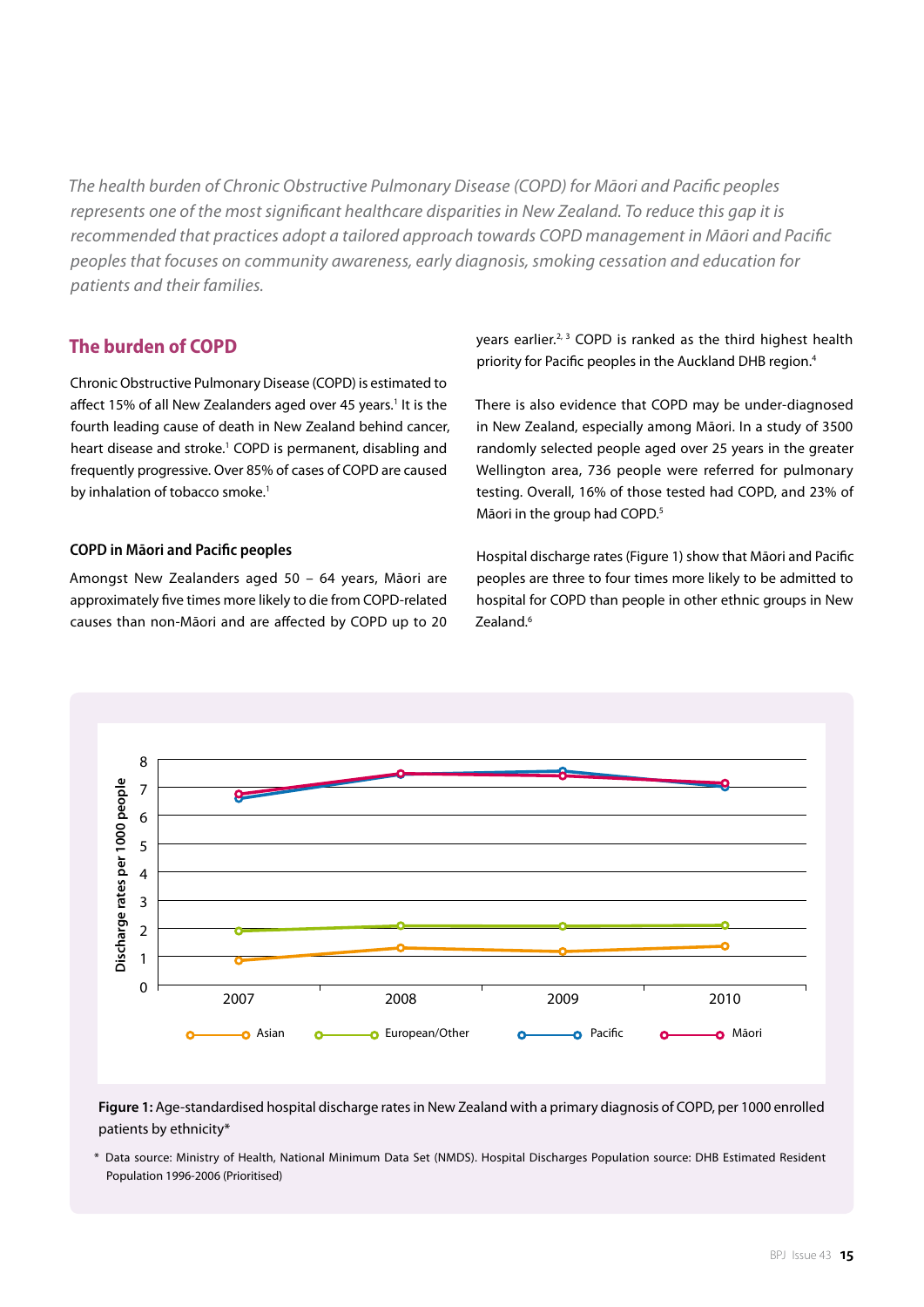# **Communicating risk**

Understanding COPD is an important part of management. Visual aids, such as the airway diagrams in the Asthma Foundation's "Breathe easier with COPD" booklet, are useful tools to demonstrate what COPD is and show its damaging effects on the lungs. Encouraging people to take educational material home is an effective way to involve families and increase understanding.

Another approach is to use examples that relate to everyday life. Focusing on the importance of kaumātua (elders) on the marae and within whānau may be a good way to emphasise the potential impact that COPD can have if kaumātua were absent.

When finishing a consultation, a good approach to see if the patient has understood a message is to ask; "When your whānau asks what advice I gave you, what will you say?"

 $\overline{\mathcal{A}}$  The Asthma Foundation provides downloadable booklets on its website, including "Breathe easier with COPD". Available from:

**www.asthmafoundation.org.nz/resources.php**

# **Spirometry devices**

Equipment of a high standard is required to take accurate spirometry measurements. Software should display a realtime flow volume graph adjusted for body temperature. Results should be able to be printed and the equipment easily dismantled for cleaning and disinfection. Flowbased spirometers need to be regularly checked with a calibrated syringe. Training in the use of a spirometry device is recommended.

 $G$  The Asthma Foundation provides information on spirometry courses for health professionals. A list of recommended portable spirometers is available from: **www.asthmafoundation.org.nz/spirometry.php**

**Promoting awareness** may encourage Māori and Pacific peoples with COPD to contact their general practice earlier. Some patients may delay visiting their doctor due to the slowly progressive nature of the disease, while others may be dismissive of their symptoms, e.g. just a "smoker's cough" or "just being older and unfit". Financial barriers to accessing services are also likely to contribute.<sup>7</sup>

Every Māori or Pacific person who is a current, or ex-smoker, or has household members that smoke should be made aware of the:

- Support that is available to help them stop smoking
- Symptoms of COPD and the need to visit a health professional if a family member displays symptoms
- High impact COPD has on Māori and Pacific communities

Once a person has symptoms of COPD, lung damage has already occurred. This damage cannot be reversed, but can be substantially slowed through smoking cessation and prevention of exacerbations.

**"Support not blame"** is an important approach for health professionals engaging with people who have COPD. A feeling of judgement or blame, because of the association between smoking and COPD, may cause people to present to their general practice later than they otherwise would have. General practice staff need to be seen as welcoming and supportive.

# **Testing for COPD**

#### **Spirometry**

Spirometry is the recommended method for diagnosing COPD.8 Ideally this should be performed with a device that allows electronic analysis of results (see "Spirometry devices"). International guidelines recommend that spirometry should be offered to any person aged over 40 years with any of the following characteristics:2

- Chronic cough (may be sporadic and unproductive)
- Chronic sputum production (phlegm)
- Dyspnoea that is persistent or progressive and worse with exercise
- History of exposure to tobacco, occupational smoke, dust or chemicals
- Family history of COPD

Due to the earlier age of onset and increased burden of COPD in Māori and Pacific peoples, testing for COPD in selected people who are at increased risk should begin at a younger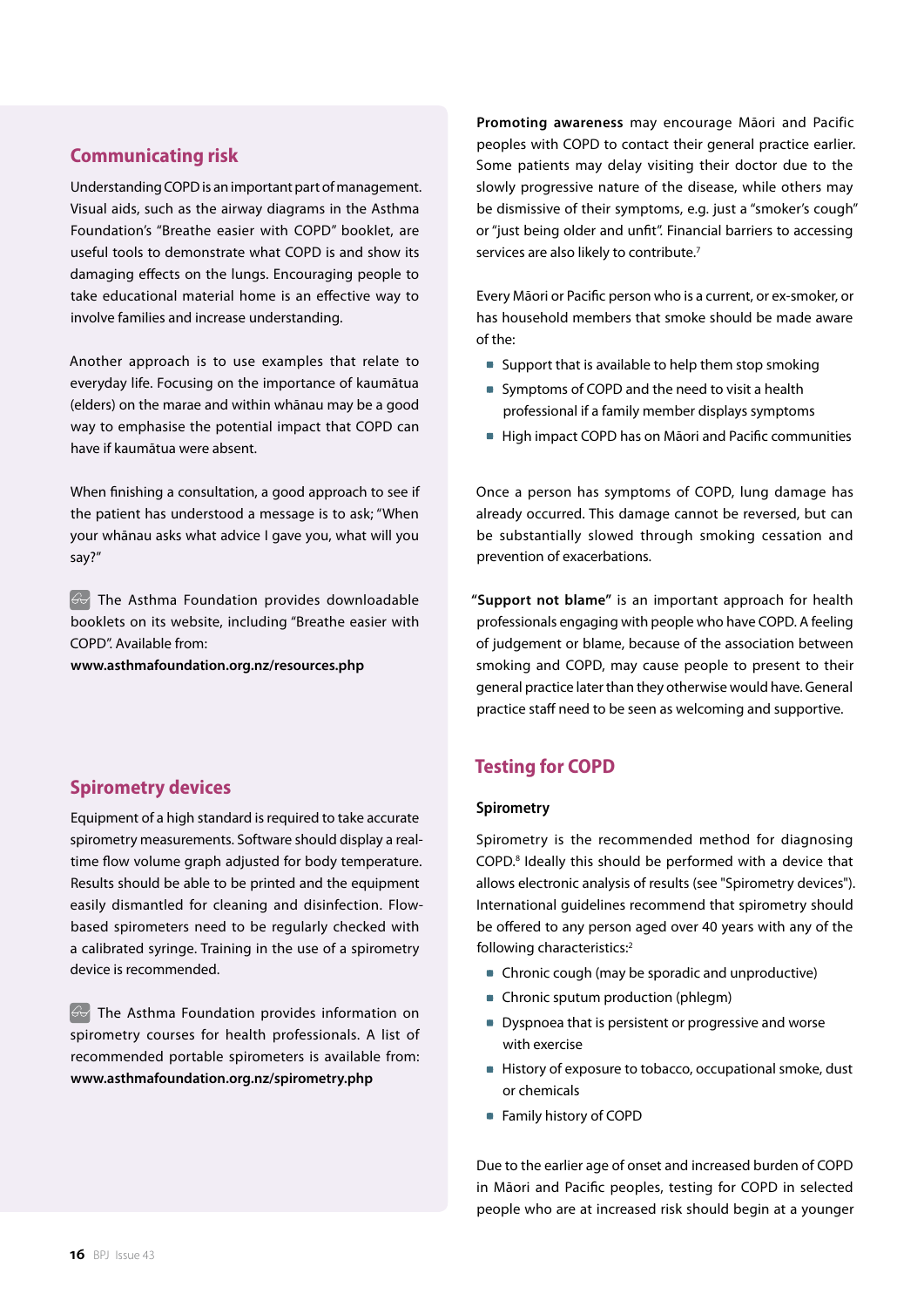## **Rates of smoking in Māori and Pacific peoples are unacceptable**

In 2009, 21% of New Zealanders aged 15 – 64 years were current smokers.<sup>11</sup> Smoking rates were higher for Māori (males 40.2%, females 49.3%) and Pacific peoples (males 32.3%, females 28.5%) in the same age group.<sup>11</sup> This is the primary reason Māori and Pacific peoples are disproportionately affected by COPD. Encouragingly, survey results show that smoking rates among younger Māori and Pacific peoples may be decreasing. The 2011 ASH smoking survey found that Māori secondary school students had the greatest decline in daily smoking rates, with a change from 14.1% in 2010 to 10.3% in 2011. Rates among Pacific students reduced from 7.0% to 5.9%.<sup>12</sup>

**Aukati Kaipaipa** is a face-to-face smoking cessation service that is accessible in most communities. The programme

provides Māori access to NRT, motivational counselling and other activities. A list of providers is available on the Aukati KaiPaipa website: **www.aukatikaipaipa.co.nz/ contact-us** 

For further information see: "Smoking cessation for Māori", BPJ 22 (Jul, 2009)

**Training to provide smoking cessation support for Pacific peoples** is provided by the Heart Foundation. This consists of one day of theory training and one day of follow-up support. For further information see: **www.heartfoundation.org.nz/programmes-resources**

## **A new approach to smoking cessation using a "buddy" system**

People with COPD who continue to smoke often feel judged. This perception may prevent people attending consultations, accessing treatment or even leaving their home. A recent small trial in a deprived area of the United Kingdom has shown some success in overcoming this.<sup>13</sup>

People with COPD who have successfully stopped smoking are assigned as "buddies" to other motivated people with COPD who are current smokers. The "buddies" are given brief training in smoking cessation and then provide support and encouragement for their "buddy" during the cessation attempt. Results from the programme in 2011

showed that of 30 people who had used this support service, the four-week abstinence rate was over 80% and abstinence at 12 months was 50%. This compares to abstinence rates of 44% and 23% respectively for other smokers using varenicline and psychosocial support to aid their cessation attempt.<sup>14</sup>

This experience from the United Kingdom is an example of whānaungatanga (togetherness and support) being applied to smoking cessation and may be directly transferable to Māori and Pacific communities in New Zealand.

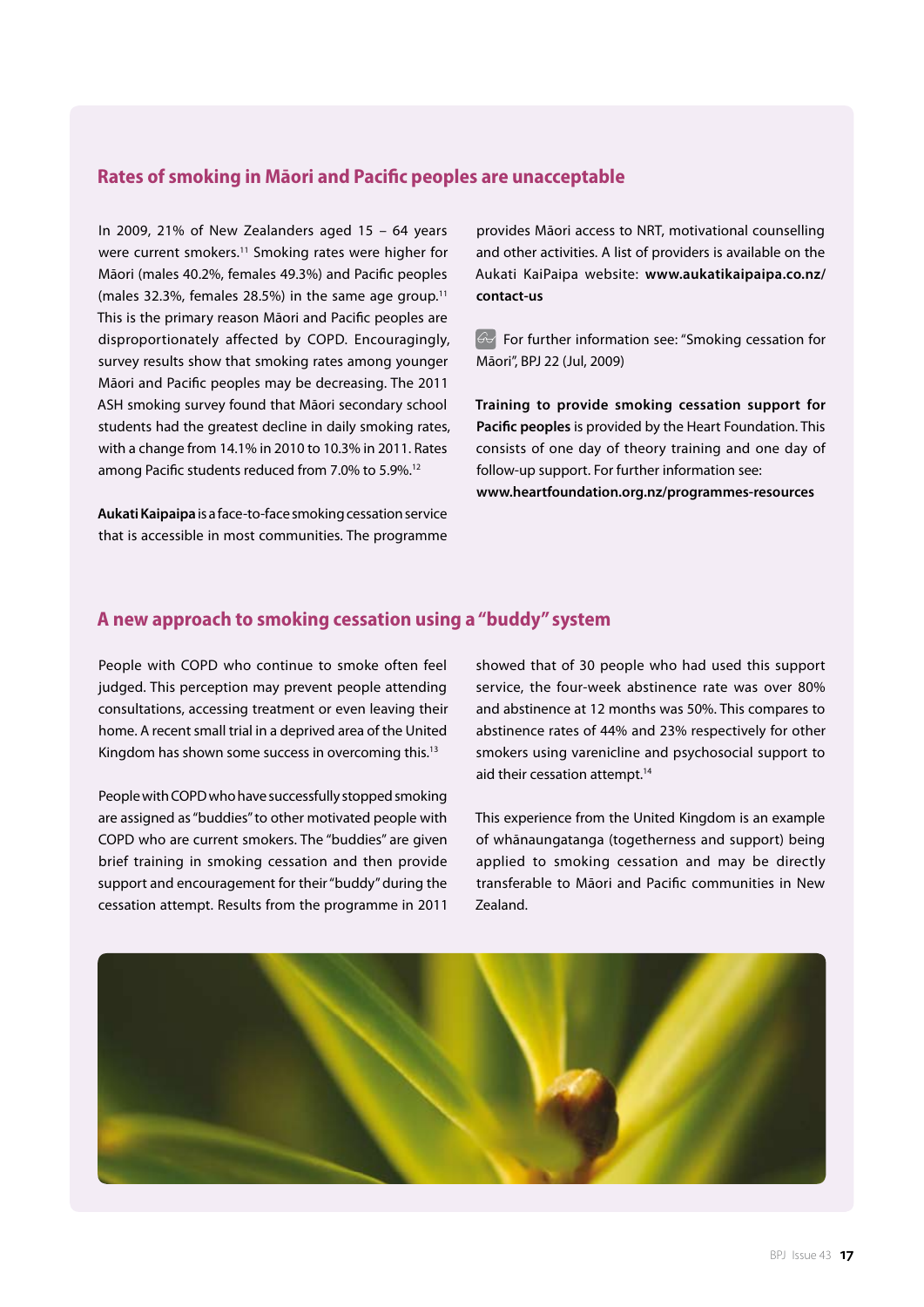age, e.g. Māori or Pacific peoples who are heavy smokers and have a family history of COPD may benefit from being offered testing from age 30 years.

It is important that normal spirometry results are not interpreted by the patient as a disincentive to stop smoking. Conversely, early detection and the "shock" of a diagnosis of COPD often helps to motivate people to stop smoking.9

 $G$  Asthma Societies throughout New Zealand provide spirometry and support services for people with COPD. A list of local branches of Asthma Societies is available from: **www.asthmafoundation.org.nz/asthma\_societies.php**

If spirometry is unavailable, questionnaires, such as the clinical COPD questionnaire (CCQ), may be used as an indication of the likelihood of COPD.

 $\overline{\mathcal{G}}$  The clinical COPD questionnaire is available from: **http://ccq.nl/** 

**Spirometry testing** should be performed when the patient is clinically stable and without infection. Patients should be advised not to use a short-acting bronchodilator in the six hours prior to testing, or a long-acting bronchodilator in the 12 hours prior to testing.

Values should be measured:

Before and  $10 - 15$  minutes after administering a shortacting beta-2 agonist, e.g. salbutamol 400 micrograms (four puffs) via a spacer

**or**

Before and 30 – 45 minutes after administering a shortacting anticholinergic, e.g. ipratropium 160 micrograms (eight puffs) via a spacer

A diagnosis of COPD is defined as a post-bronchodilator forced expiratory volume (in one second) to forced vital capacity ratio (FEV1/FVC) of < 0.7.10

The peak expiratory flow rate (PEFR) should not be used in the diagnosis or management of COPD as it is a measure of airflow in large airways.

#### **Assessing the severity of COPD**

Assessment of COPD severity should take into account the following:2

- **Level of breathlessness (Table 1)**
- **Spirometry results (Table 2)**
- Exacerbation risk calculated from the number of exacerbations experienced in the previous 12 months: less than two exacerbations is low risk, two or more is high risk
- Presence of co-morbidities influences risk of hospitalisation and overall mortality risk

#### **Management of COPD**

Once a diagnosis of COPD has been made, there is strong evidence that smoking cessation reduces the rate of lung function decline.<sup>10</sup> People with COPD who smoke, typically smoke more cigarettes per day than other smokers and have a comparatively higher physical dependence to nicotine.15 Motivating a person with COPD to stop smoking (i.e. using "ABC" – ask, brief advice, cessation support) should be the primary management focus, followed by pharmacological treatment, pulmonary rehabilitation and management of exacerbations.

 $\mathbb{G}$  For further information on smoking cessation see: "Update on smoking cessation", BPJ 33 (Dec, 2010).

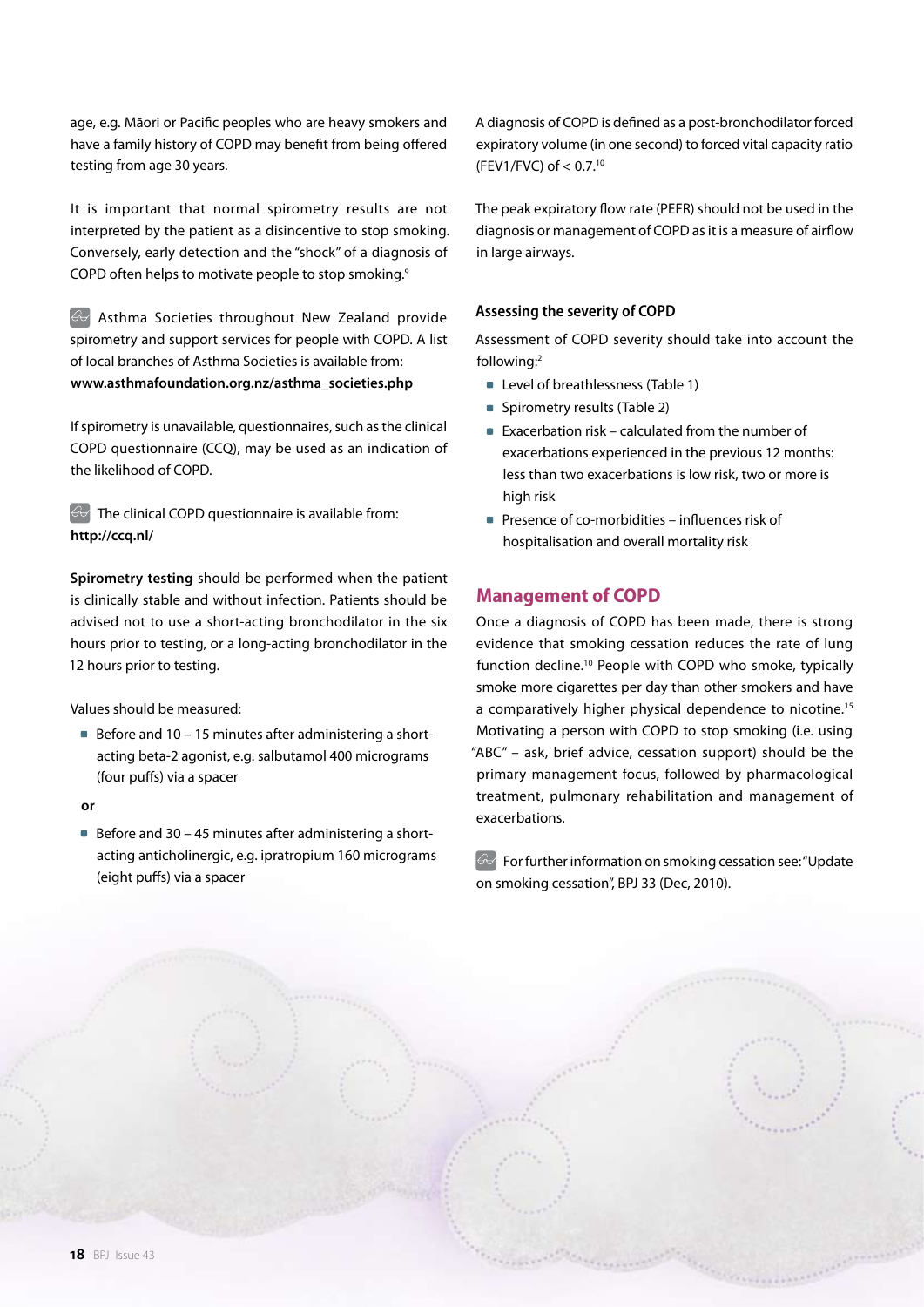#### **Pharmacological treatment of COPD**

Medicines for COPD are used to improve patient comfort and exercise tolerance while reducing the frequency of exacerbations. No medicine currently available has been conclusively shown to modify the long-term decline in lung function associated with COPD.<sup>2</sup> Medicine choice should be based upon severity of symptoms and patient-specific response (Table 3, over page). It is important that patients and their whānau monitor symptoms in order to discuss management with their healthcare team. If inhaled medicines are used, training in inhaler technique is essential and inhaler technique should be regularly assessed.

 $\mathbb{G}$  The Asthma Foundation website has printable booklets which provide instructions on correct inhaler use, storage and cleaning. Available from:

**www.asthmafoundation.org.nz/resources.php**

#### **Choosing a treatment regimen**

The following points are generally applicable when selecting medicines for the management of stable COPD:2

- **Inhaled bronchodilators are preferable to oral** bronchodilators
- When symptoms are mild, short-acting bronchodilators are preferable to long-acting formulations
- When symptoms are more severe, long-acting bronchodilators are superior due to increased duration of action and a reduction in the risk of exacerbations. There is no strong evidence to recommend one long-acting formulation over another and treatment choice should be based on patient perception of symptom relief
- When COPD is severe and the risk of exacerbations is high, the addition of inhaled corticosteroids is indicated
- Suggested starting doses of medicines are listed in Table 4 (over page)

**Short-acting beta-2 agonists** (SABA), e.g. salbutamol, terbutaline, are usually prescribed as "rescue" medicine (as required) for the relief of breathlessness.

**Short-acting anticholinergics,** e.g. ipratropium, have been shown to improve quality of life and decrease the need for oral corticosteroid treatment, while decreasing the risk of adverse effects compared to SABA.<sup>10</sup>

**Short-acting combinations,** e.g. salbutamol and ipratropium, have been shown to improve spirometry results and reduce the need for oral corticosteroids, compared to ipratropium alone.<sup>10</sup>

**Table 1:** Modified Medical Research Council questionnaire for assessing breathlessness.2

| Grade          | <b>Description of breathlessness</b>                                                                                                  |
|----------------|---------------------------------------------------------------------------------------------------------------------------------------|
| 0              | Only gets breathless after strenuous exercise                                                                                         |
| 1              | Gets short of breath when hurrying on the<br>level or walking up a slight hill                                                        |
| $\overline{2}$ | Walks slower than people of the same age due<br>to breathlessness, or has to stop for breath<br>when walking at own pace on the level |
| 3              | Stops for breath after walking for 100 m or<br>after a few minutes on the level                                                       |
| 4              | Too breathless to leave the house, or breathless<br>when dressing                                                                     |

A symptom grade of 0 or 1 indicates few symptoms, a grade ≥ 2 indicates a high level of symptoms

**Table 2:** Classification of airflow limitation severity in patients with FEV1/FVC  $< 0.7<sup>2</sup>$ 

| Classification Post-bronchodilator FEV1* |  |
|------------------------------------------|--|
| Mild $> 80\%$ Predicted                  |  |
| Moderate $> 50\%$ to $< 80\%$ Predicted  |  |
| Severe $>$ 30% to $<$ 50% Predicted      |  |
| Very severe < 30% Predicted              |  |

\* Most spirometers provide predicted values from healthy population studies that account for height, age and gender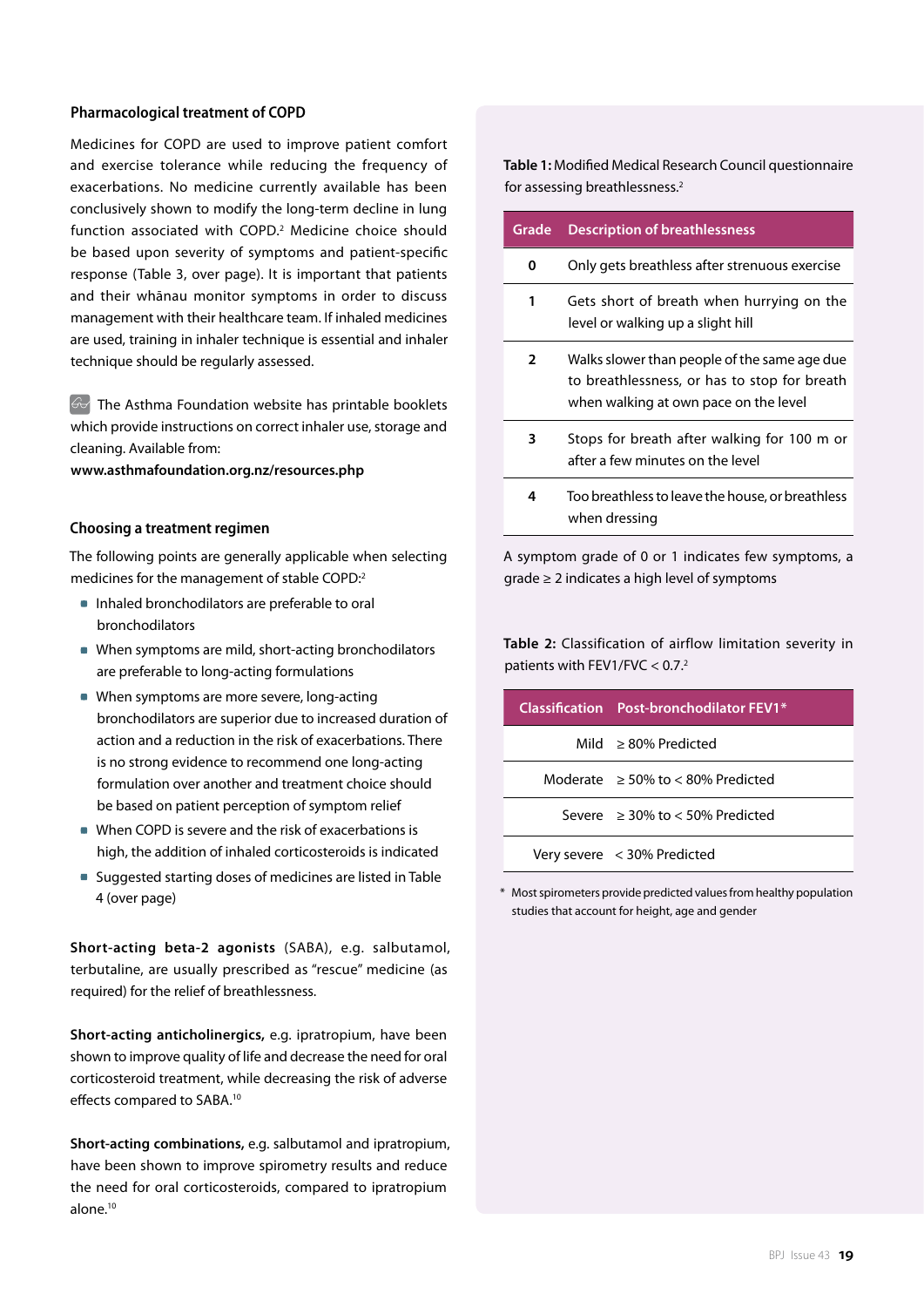# **Table 3:** Recommended initial pharmacological treatment of COPD.2

| <b>Severity</b>                                 | <b>First-line</b>                               | Second-line                                   |  |
|-------------------------------------------------|-------------------------------------------------|-----------------------------------------------|--|
| Few symptoms and low risk of<br>exacerbations   | Short-acting anticholinergic or SABA            | Combined short-acting<br>bronchodilators or   |  |
|                                                 |                                                 | Long-acting bronchodilator                    |  |
| Many symptoms and low risk of<br>exacerbations  | Long-acting anticholinergic or LABA             | Long-acting anticholinergic + LABA            |  |
| Few symptoms and high risk of<br>exacerbations  | $ICS + I ABA$ or<br>Long-acting anticholinergic | Long-acting anticholinergic + LABA            |  |
| Many symptoms and high risk of<br>exacerbations | $ICS + LABA$ or<br>Long-acting anticholinergic  | $ICS + LABA + long-acting$<br>anticholinergic |  |

# **Table 4:** Suggested starting doses of inhaled medicines for COPD10, 16

| <b>Medicine</b>               | Dose per puff     | <b>Number of puffs</b> | <b>Frequency</b>             | <b>Delivery device</b>   |  |
|-------------------------------|-------------------|------------------------|------------------------------|--------------------------|--|
| Beta-2 agonist                |                   |                        |                              |                          |  |
| Salbutamol                    | 100 micrograms    | 2                      | Four times daily as required | <b>MDI</b>               |  |
| Terbutaline                   | 250 micrograms    | $\overline{2}$         | Four times daily as required | <b>DPI</b>               |  |
| Salmeterol                    | 25 micrograms     | $\overline{2}$         | Twice daily                  | <b>MDI</b>               |  |
|                               | 50 micrograms     | 1                      | Twice daily                  | <b>DPI</b>               |  |
| Anticholinergic               |                   |                        |                              |                          |  |
| Ipratropium                   | 20 micrograms     | 2                      | Four times daily             | <b>MDI</b>               |  |
| Titropium                     | 18 micrograms     | 1                      | Once daily                   | <b>DPI</b>               |  |
| <b>Combination inhalers</b>   |                   |                        |                              |                          |  |
| Salbutamol and<br>ipratropium | 100/20 micrograms | $\overline{2}$         | Four times daily             | <b>MDI</b>               |  |
| <b>Budesonide and</b>         | 200/6 micrograms  | $\overline{2}$         | Twice daily                  | <b>DPI</b>               |  |
| eformoterol                   |                   |                        |                              | (dose different for MDI) |  |
| Fluticasone and               | 125/25 micrograms | $\overline{2}$         | Twice daily                  | <b>MDI</b>               |  |
| salmeterol                    |                   |                        |                              | (dose different for DPI) |  |
| Corticosteroid                |                   |                        |                              |                          |  |
| Budesonide                    | 400 micrograms    | 1                      | Twice daily                  | <b>DPI</b>               |  |
| Fluticasone                   | 250 micrograms    | 2                      | Twice daily                  | MDI or DPI               |  |

MDI = metered dose inhaler, DPI = dry powder inhaler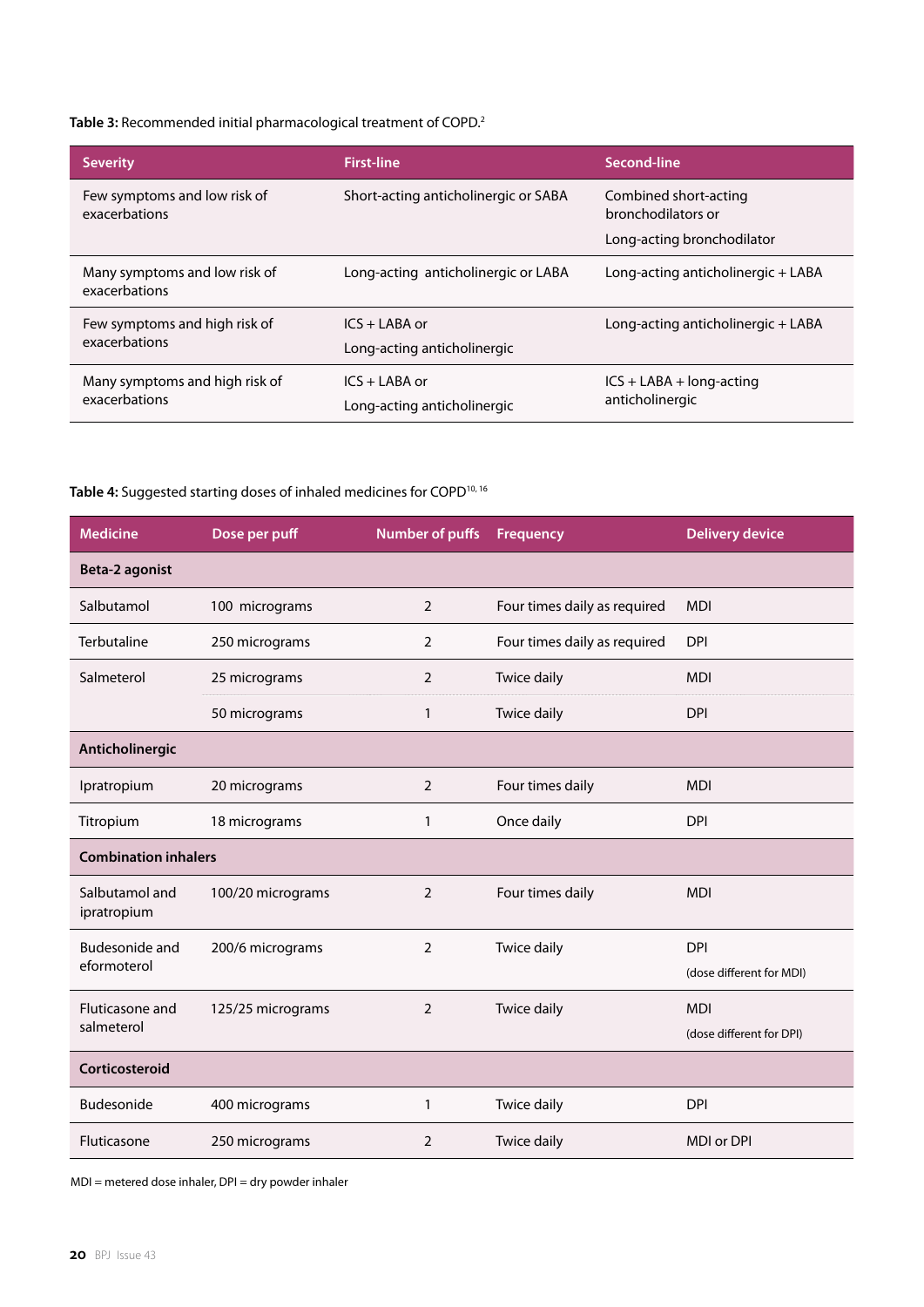**Long-acting beta-2 agonists** (LABA), e.g. salmeterol, reduce exacerbations and improve symptoms, and are more effective at maintaining symptom relief than SABAs. They are effective for at least 12 hours and can be administered twice daily.

**Long-acting anticholinergic**s, e.g. tiotropium, reduce exacerbations and have an effect over 24 hours and are therefore administered once daily. There is an increased risk of dry mouth and urinary retention. Tiotropium is fully subsidised under Special Authority.

**Inhaled corticosteroids (ICS)**, e.g. budesonide, fluticasone, decrease the exacerbation rate compared to placebo, and increase quality of life, $2$  but do not appear to prevent lung function deterioration and may increase the risk of pneumonia.12 Systemic absorption does occur and long-term use must be balanced against the risk of adverse effects. Beclomethasone is also available but there is less evidence for its use in COPD.

**Combination inhaled corticosteroids with long-acting beta-2 agonists**, e.g. budesonide with eformoterol and fluticasone with salmeterol (fully subsidised under Special Authority), can be taken twice daily.

**Theophylline**, available in long-acting tablets or oral liquid, is used as a third-line treatment for people with COPD when other bronchodilators are either ineffective or unavailable for long-term treatment.

**Long-term continuous oxygen therapy** (16 – 24 hours per day) may be of benefit in selected patients with COPD who have a PaO<sub>2</sub> consistently less than 55 mm Hg. Home oxygen is usually initiated by a respiratory physician. The patient must be clinically stable and have stopped smoking for at least one month.

#### **Managing exacerbations**

A COPD exacerbation is an acute event where symptoms deteriorate beyond normal day-to-day variation to the point where a change in the medicine regimen is required.<sup>2</sup> This is characterised by an increase in dyspnoea, cough or sputum production, most commonly caused by a respiratory tract infection. COPD exacerbations are known to increase the rate of lung function decline and are associated with increased rates of mortality.17 The higher rate of hospitalisation amongst Māori and Pacific peoples due to COPD suggests that COPD exacerbations affect these groups more significantly than other groups. People with COPD need to be able to identify exacerbations and seek treatment early.

## **Inhaled anticholinergics and cardiovascular risk**

A 2008 meta analysis assessing 17 trials found that inhaled anticholinergics were associated with a significantly increased risk of cardiovascular death, myocardial infarction or stroke in people with COPD.<sup>18</sup> However, a 2010 study of almost 20 000 people with COPD found that tiotropium was associated with a reduction in cardiovascular events and cardiovascular mortality.19 But another study, published in the same journal, showed an increased risk of cardiovascular events associated with the use of ipratropium in a large population with COPD.<sup>20</sup> There is ongoing controversy regarding the interpretation of these results. There is currently no biological explanation why the two anticholinergics would have different cardiovascular effects and a dose-response relationship for the effect has not been demonstrated. Both medicines have low systemic absorption. Until the evidence is understood better, the potential adverse effects of ipratropium and tiotropium need to balanced against the known benefits of these medicines.

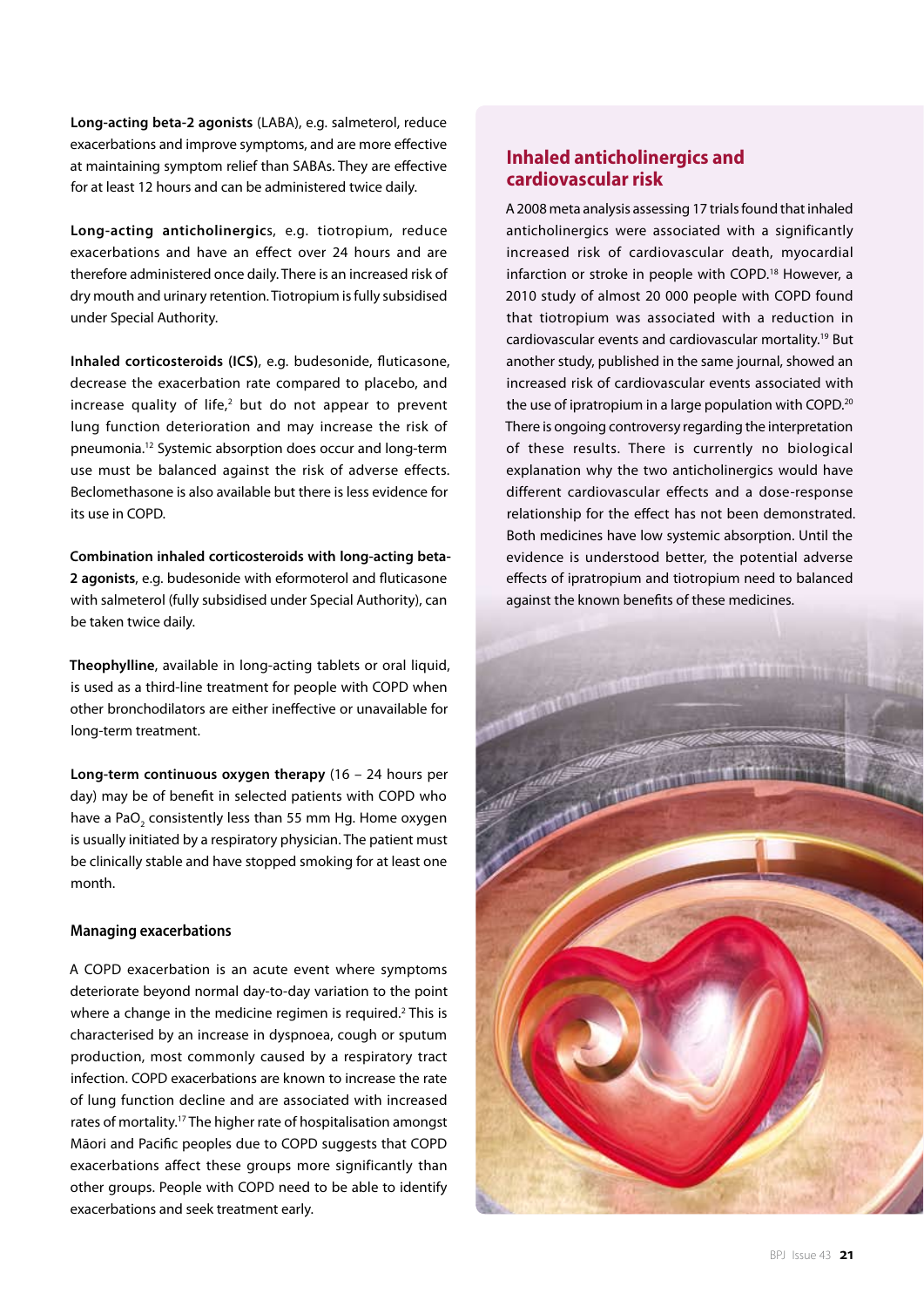Strategies to reduce the risk of exacerbations include:

- **Improving exercise capacity**
- $\blacksquare$  Influenza vaccination (annually funded for people with COPD) and pneumococcal vaccination (five-yearly) for people with COPD and their families
- Reducing the risk of infection by avoiding people who have symptoms of an upper respiratory tract infection, e.g. cough, rhinitis, nasal congestion, sneezing
- Avoiding smoke and other environmental pollutants, e.g. smog
- Optimised control of co-morbidities
- Warm and well ventilated homes

**Treatment options for exacerbations** include bronchodilation with SABA, either alone or in combination with short-acting anticholinergics; doubling the dose or increasing the frequency of use, e.g. from four times to six times per day, if necessary. If the patient is using a long-acting bronchodilator then this should also be continued during the exacerbation. A short course of oral corticosteroids, e.g. 20 – 40 mg, once daily, for 7 – 14 days, may also reduce recovery time, improve lung function and reduce the risk of a relapse.<sup>10</sup>

Antibiotics should only be used to treat exacerbations when there is an increase in cough, dyspnoea, sputum volume or purulence. First-line treatment choice is amoxicillin 500 mg, three times a day, for five days. Second-line is doxycycline 100 mg, twice daily, for five days if the patient is penicillin allergic or has had a recent course of amoxicillin.

When a patient has a history of exacerbations, or may have difficulty accessing a general practice, a step-wise selfmanagement plan, including optimising bronchodilator use, oral corticosteroids and indications for antibiotic use may be useful.<sup>10</sup>

**Referral** to secondary care should be considered when:

- A previously mobile patient can no longer walk short distances
- **Dyspnoea prevents eating or sleeping**
- There is an inability to manage at home due to exhaustion
- A high-risk co-morbidity is present, e.g. heart failure or ischaemic heart disease
- There are sign of hypercapnia (CO<sub>2</sub> retention) present, such as altered mental state
- There is an inadequate response to treatment or uncertain diagnosis

 $\mathbb{G}$  For further information see: "Management of acute exacerbations of COPD in Primary Care", BPJ 23 (Sept, 2009)

#### **Pulmonary rehabilitation may improve symptoms of COPD**

Pulmonary rehabilitation refers to programmes which combine multiple approaches to attempt to break the cycle of COPD, where decreased physical activity due to dyspnoea leads to further loss of fitness and eventual immobility. There is strong evidence that rehabilitation programmes improve the symptoms of COPD and reduce hospitalisations.<sup>10</sup> Pulmonary rehabilitation also reduces muscle wasting and weight loss, and programmes that include psychosocial support have been associated with significant reductions in anxiety and depression.10, 21 The minimum time-frame for a rehabilitation programme to be beneficial appears to be six weeks,<sup>10</sup> and the longer the programme lasts, the greater its effectiveness.<sup>2</sup> Family members play an important role in motivating a person with COPD to remain compliant with their rehabilitation programme.

**Weight loss** is common in people with COPD as the added effort to breathe can increase energy requirements by 15–20%.22 People with COPD who are underweight have increased mortality rates.<sup>22</sup> Pulmocare is a high fat, low carbohydrate dietary supplement, designed to minimise CO<sub>2</sub> production. It is available under Special Authority for people with hypercapnia as a result of COPD.

 $\mathcal{F}$  For further information see: "The nutritional management of unintentional weight loss in people with COPD", BPJ Special Edition; Prescription Foods (May, 2011).

**Psychosocial support** is particularly important for Māori and Pacific peoples with COPD. People with COPD have an increased risk of developing symptoms of anxiety and depression, both of which are linked to poor health outcomes.<sup>10, 23</sup> In addition, Māori and Pacific adults have a higher prevalence of mental health disorders in general than other ethnic groups.<sup>24</sup> Cognitive behavioural approaches have been shown to significantly reduce depression and improve the health status of people with severe COPD.25 Strategies include relaxation, breathing techniques, positioning and chest clearing techniques and modification of negative thoughts.25

 $\mathbb{G}$  For further information on pulmonary rehabilitation programmes contact the respiratory department at your local DHB. The Asthma Foundation's "Breathe easier with COPD" booklets provide a list of suggested exercises that can be performed at home and practical ways of dealing with the stress and limitations of COPD.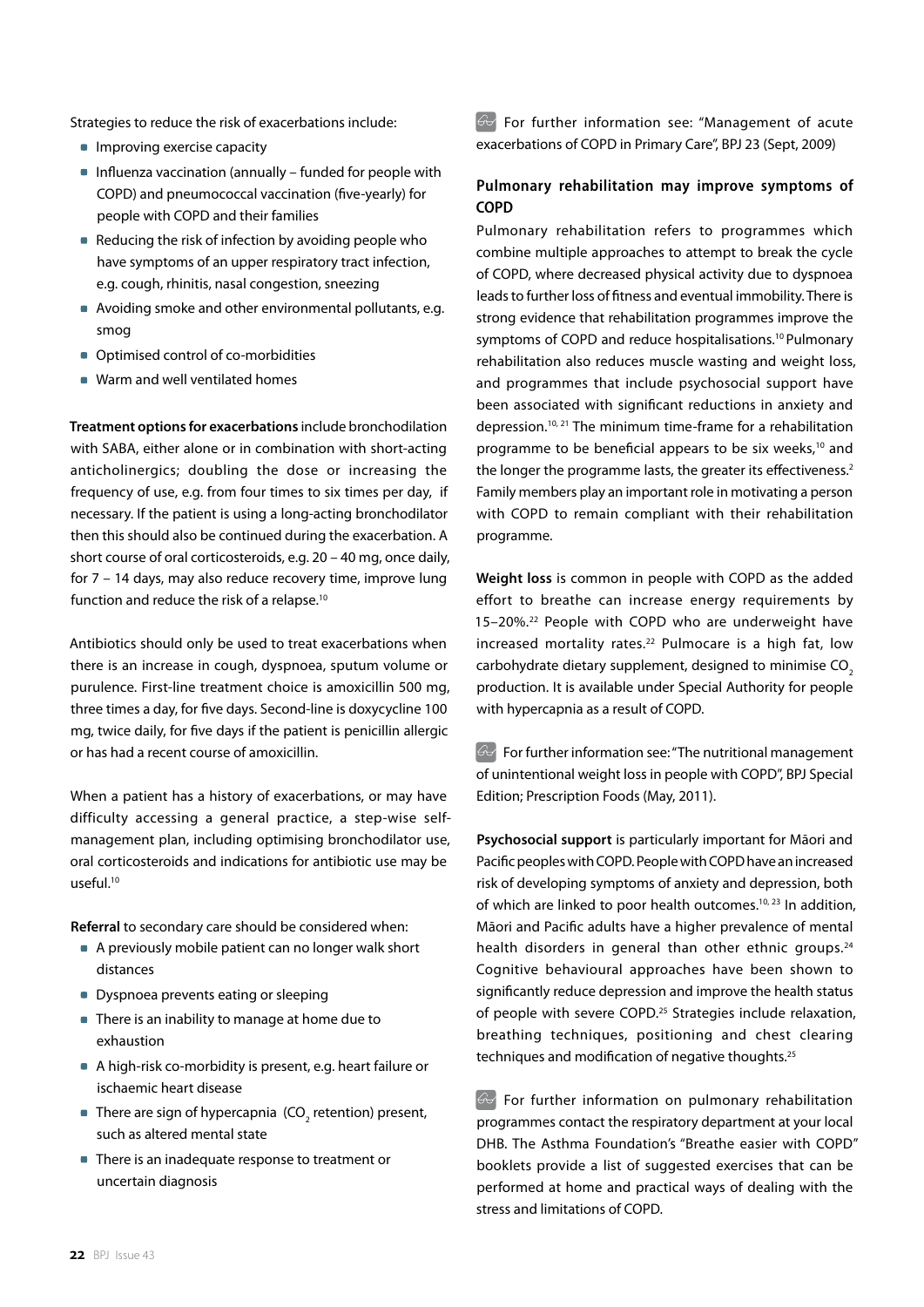# **Are Māori and Pacific peoples receiving optimal treatment for COPD?**

Māori and Pacific peoples are three to four times more likely than people of other ethnicities to be hospitalised due to COPD (Figure 1, page 15). Tiotropium is known to reduce COPD exacerbations and related hospitalisations.26 It is available in New Zealand under Special Authority for patients with moderate or severe COPD.

Tiotropium dispensing rates in New Zealand by ethnicity (Figure 2) show that:

- Māori have a higher rate of tiotropium dispensing than other ethnicities, but are prescribed only one-third to one-half more tiotropium despite hospitalisation rates being three to four times greater
- **Pacific peoples have the same rate of** hospitalisations for COPD as Māori, yet are prescribed less tiotropium than Māori or European/ Other people

It is unknown if these disparities are due to tiotropium not being prescribed to these patient groups, or if the prescriptions are not being collected. In addition, there is no available data on medicine compliance for people with COPD in New Zealand.



**Figure 2:** Age-standardised rates of tiotropium dispensing (items dispensed) in New Zealand per 1000 enrolled patients by ethnicity, 2008 to 2010\*

\* Discharges source: As per Figure 1 Population source: As per Figure 1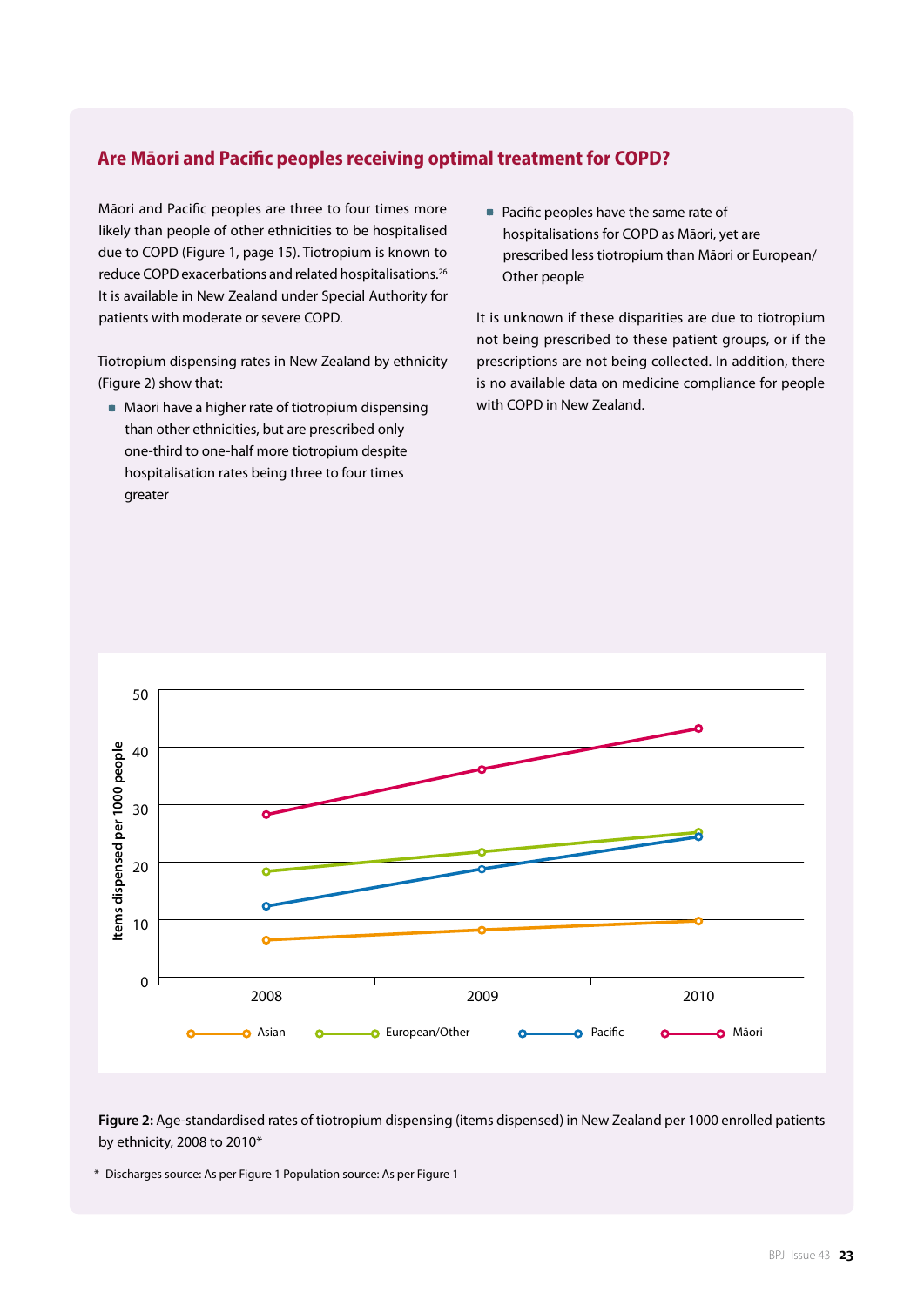# **The Tu Kotahi Asthma Trust**

Formed in the Hutt Valley in 1995, the Tu Kotahi Trust provides a Marae-based "by Māori, for Māori" support programme for people with COPD. The goal of the group is to promote COPD education and a sense of togetherness and support (whānaungatanga) throughout the whānau.

A research programme is currently underway to quantify the programme's outcomes. Anecdotal evidence from participants indicates that the Trust is achieving success in providing timely access to health care for Māori affected by COPD. The use of Te Reo Māori and understanding of culture (tikanga) and hospitality (manaakitanga) have created a non-threatening and supportive environment for Māori. One participant described this by saying:

"...at the hospital they're speaking a language I could never understand, but you come here and sit down and use language that I understand...that's a big barrier that got broken down...just getting to know on my level, instead of me climbing up to theirs."

The group encourages participation in a regular exercise programme. Medicine compliance and management of exacerbations have improved through the delivery of simple demonstrations and visual explanations. Members are also encouraged to consider issues such as housing and co-morbidities when supporting people with COPD.

Through encouraging early engagement with individuals and their whānau, the Trust has identified a number of people in their early 30s and 40s who are in the early phase of COPD. This is likely to provide significantly better outcomes for these people, while simultaneously achieving financial savings through early disease management.

Raising community awareness and providing communitybased resources for the diagnosis and management are important strategies in combating COPD.

**ACKNOWLEDGEMENT** Thank you to **Dr Matire Harwood**, Clinical Director, Te Hononga O Tamaki Me Hoturoa, Auckland, **Dr Peter Martin**, Medical Advisor, The Quit Group and **Associate Professor Jim Reid**, Dunedin School of Medicine, University of Otago for expert guidance in developing this article.

#### **References**

- 1. The Asthma Foundation. COPD in New Zealand. 2012. Available from: www.asthmafoundation.org.nz (Accessed Apr, 2012).
- 2. Global Initiative for Chronic Obstructive Lung Disease (GOLD). Global strategy for the diagnosis, management and prevention of chronic obstructive pulmonary disease 2011. Available from: www.goldcopd. org (Accessed Apr, 2012).
- 3. The Asthma and Respiratory Foundation of New Zealand. Literature review: Respiratory Health for Māori. Available from: www. asthmafoundation.org.nz/research.php (Accessed Apr, 2012).
- 4 Auckland District Health Board. Pacifika health needs assessment. 2012. Available from: www.adhb.govt.nz/healthneeds/Pacific%20 health.htm (Accessed Apr, 2012).
- 5. Shirtcliffe P, Weatherall M, Marsh S, et al. COPD prevalence in a random population survey: a matter of definition. Eur Respir J 2007;30(2):232– 9.
- 6. Ministry of Health. A portrait of Health: Key results of the 2006/07 New Zealand Health Survey. Wellington: Ministry of Health; 2008.
- 7. Pledger MJ, Cumming J, Burnette M, Daubé J. Unmet need of GP services in Pacific people and other New Zealanders. N Z Med J 2011 13;124(1334):35–45.
- 8. Nelson SB, Lavange LM, Nie Y, et al. Questionnaires and pocket spirometers provide an alternative approach for COPD screening in the general population. Chest 2011;[Epub ahead of print].
- 9. Bednarek M, Gorecka D, Wielgomas J, et al. Smokers with airway obstruction are more likely to quit smoking. Thorax 2006;61(10):869– 73.
- 10. McKenzie D, Abramson M, Crockett A, et al. The COPD-X Plan: Australian and New Zealand Guidelines for the management of Chronic Obstructive Pulmonary Disease 2010. Available from: www. copdx.org.au (Accessed Apr, 2012).